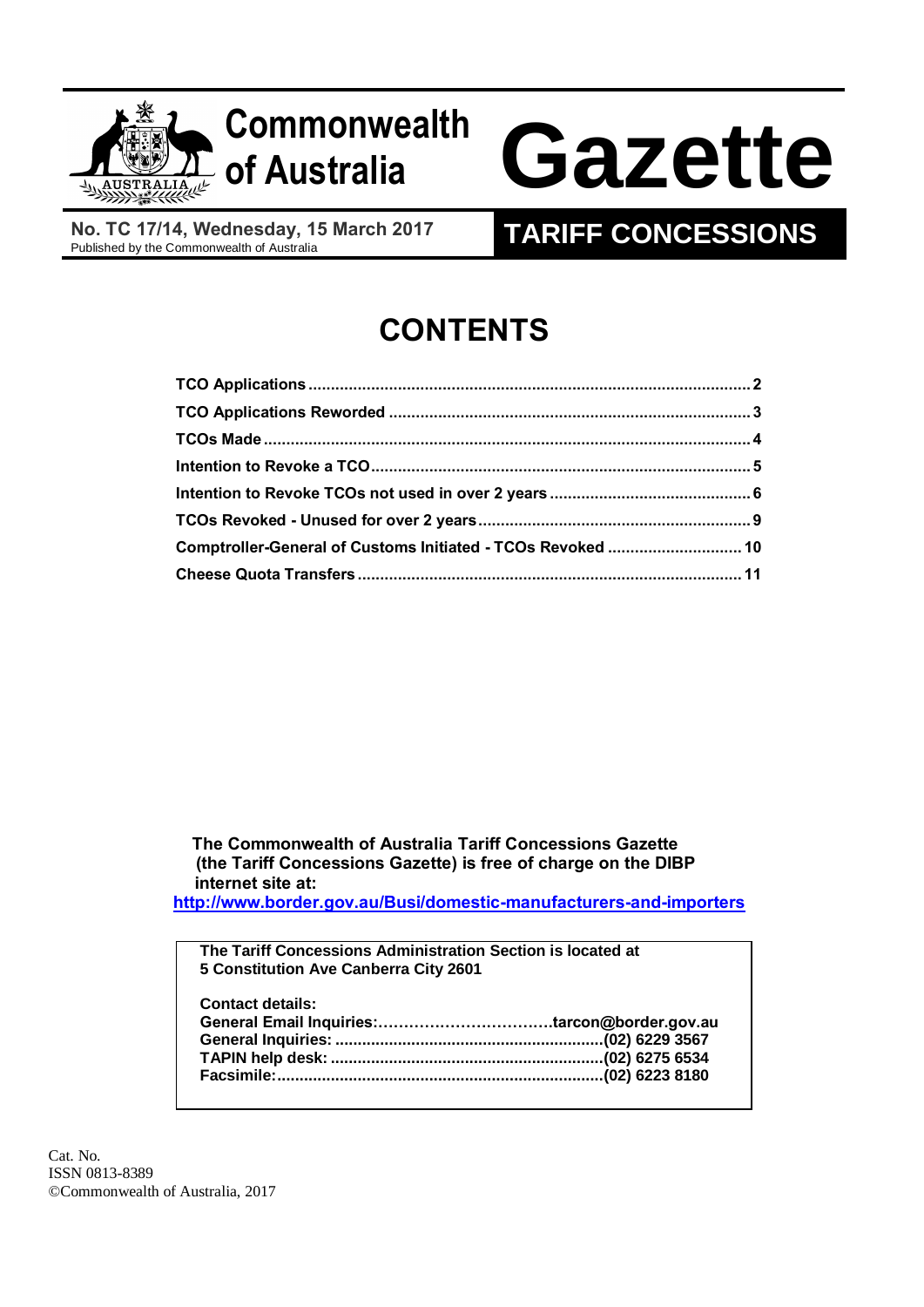#### <span id="page-1-0"></span>**CUSTOMS ACT 1901 - NOTICE PURSUANT TO SECTION 269K(1) - APPLICATIONS MADE FOR TARIFF CONCESSION ORDERS**

Applications have been lodged for Tariff Concession Orders for the goods described in the following TABLE.

Australian manufacturers who wish to contest the granting of a Tariff Concession Order for the goods described are invited to lodge a submission in writing in an approved form. Submissions must be lodged within 50 days of the date of publication of this Notice.

The operative date (Op.) and TC reference number follow the description of goods.

To assist local manufacturers, the use(s) to which the goods can be put follow the description of goods.

Objections to the making of TCO submission forms are available at

<http://www.border.gov.au/Forms/Documents/b444.pdf>

Contact: Email tarcon@border.gov.au

#### THE TABLE

|            | Description of Goods including the<br>Customs Tariff Classification                                                                                                                                                                                                                                               |                | Schedule 4 Item Number<br>General Duty Rate |
|------------|-------------------------------------------------------------------------------------------------------------------------------------------------------------------------------------------------------------------------------------------------------------------------------------------------------------------|----------------|---------------------------------------------|
| 7308.90.00 | CYCLONE STRUCTURES, IRON ORE PROCESSING PLANT, hot dipped<br>galvanised steel, unassembled, including ALL of the following:<br>(a) walkways;<br>(b) quards;<br>$(c)$ sump frame;<br>(d) cyclone frame<br>Op. 09.02.17                                                                                             | $-$ TC 1719896 | 50                                          |
|            | Stated Use:<br>For the structural support of spiral bank assemblies used in<br>iron ore processing plants                                                                                                                                                                                                         |                |                                             |
|            | Applicant: ONESTEEL MANUFACTURING PTY LTD                                                                                                                                                                                                                                                                         |                | 5%                                          |
| 8418.50.00 | CABINETS, REFRIGERATION, having ALL of the following:<br>(a) temperature range NOT less than -30 degrees Celsius and<br>NOT greater than +43 degrees Celsius;<br>(b) humidity control working capacity NOT less than 50% and<br>NOT greater than 95%;<br>(c) hot gas defrosting;<br>with OR without air sanitizer |                | 50                                          |
|            | Op. 22.02.17<br>Stated Use:<br>Cooling and storage of food products                                                                                                                                                                                                                                               | $-$ TC 1723048 |                                             |
|            | Applicant: SKOPE INDUSTRIES AUSTRALIA PTY LTD                                                                                                                                                                                                                                                                     |                | 5%                                          |
| 8423.30.10 | GRADING AND SORTING MACHINES, MOLLUSC AND/OR FISH AND/OR MEAT<br>AND/OR POULTRY, programmable logic controlled, having ALL of the<br>following:<br>(a) infeed belt conveyors;<br>(b) weigher;                                                                                                                     |                | 50                                          |
|            | (c) grading belt conveyors<br>Op. 15.02.17                                                                                                                                                                                                                                                                        | $-$ TC 1721410 |                                             |
|            | Stated Use:<br>Grade and sort molluscs, fish, meat or poultry products<br>according to pre-set weight criteria                                                                                                                                                                                                    |                |                                             |
|            | Applicant: VEMAG AUSTRALIA PTY LTD                                                                                                                                                                                                                                                                                |                | 5%                                          |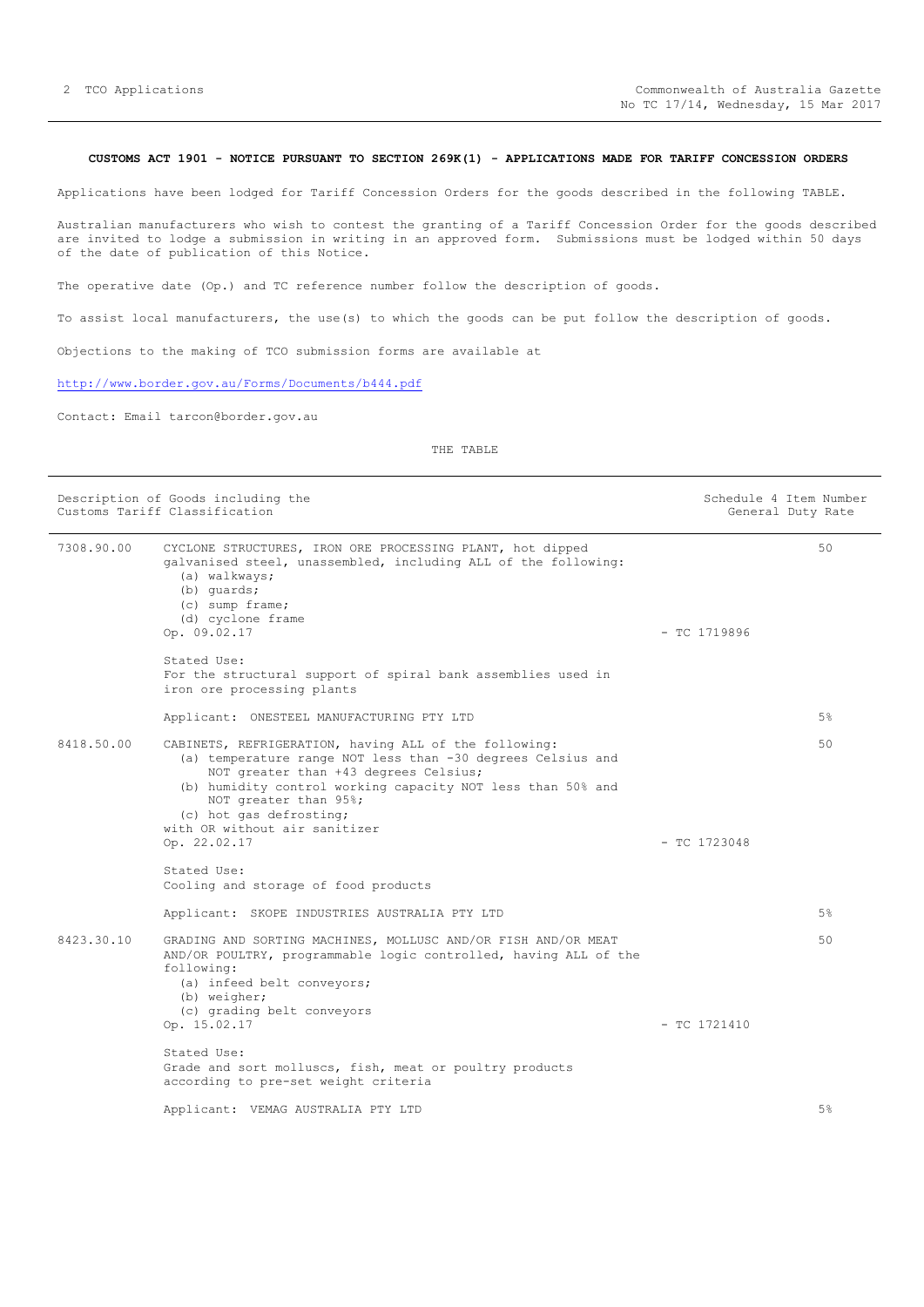Description of Goods including the Schedule 4 Item Number<br>
Customs Tariff Classification (Seneral Duty Rate ) and Schedule 4 Item Number<br>
Customs Tariff Classification Customs Tariff Classification

| 8479.10.00 | BODY ASSEMBLIES, STREET SWEEPER HAVING A GROSS VEHICLE<br>WEIGHT OF MORE THAN 3.5 TONNES, vehicle mountable, including ALL<br>of the following:<br>(a) auxiliary engine drive OR hydrostatic transmission drive;<br>(b) debris hopper capacity NOT less than 5 m3;<br>(c) suction fan;<br>(d) suction nozzle OR nozzles;<br>(e) wide sweep brush;<br>(f) water tank, with OR without a pump OR pumps;<br>with OR without side sweep brush OR brushes<br>Op. 16.02.17<br>Stated Use:<br>For use in the construction of street sweeper vehicles | $-$ TC 1721831 | 50 |
|------------|-----------------------------------------------------------------------------------------------------------------------------------------------------------------------------------------------------------------------------------------------------------------------------------------------------------------------------------------------------------------------------------------------------------------------------------------------------------------------------------------------------------------------------------------------|----------------|----|
|            | Applicant: ROSMECH SALES & SERVICE PTY LTD                                                                                                                                                                                                                                                                                                                                                                                                                                                                                                    |                | 5% |
|            |                                                                                                                                                                                                                                                                                                                                                                                                                                                                                                                                               |                |    |

#### **CUSTOMS ACT 1901**

#### <span id="page-2-0"></span>**NOTICE PURSUANT TO SECTION 269l(4B)(b) - PROPOSAL TO AMEND DESCRIPTION OF GOODS FOLLOWING AN OBJECTION SUBMISSION**

Amended description has been proposed for the Tariff Concession Order application shown in the following TABLE.

Australian manufacturers who consider that there are reasons why the Tariff Concession Order as proposed to be amended should not be made are invited to lodge a submission. Submissions must be lodged no later than 14 days after the publication of this Notice.

The operative date (Op.) and TC reference number follow the description of goods.

To assist local manufacturers, the use(s) to which the goods can be put follow the description of goods.

THE TABLE

Description of Goods including the Schedule 4 Item Number Customs Tariff Classification

9506.91.00 VIBRATION PLATFORMS, with OR without ANY of the following: (a) elastic bands; (b) remote control Op. 04.01.17 - TC 1702161 Stated Use: Weight loss, muscle toning and strengthening  $50$ 

Applicant: BRAND DEVELOPERS AUST PTY LTD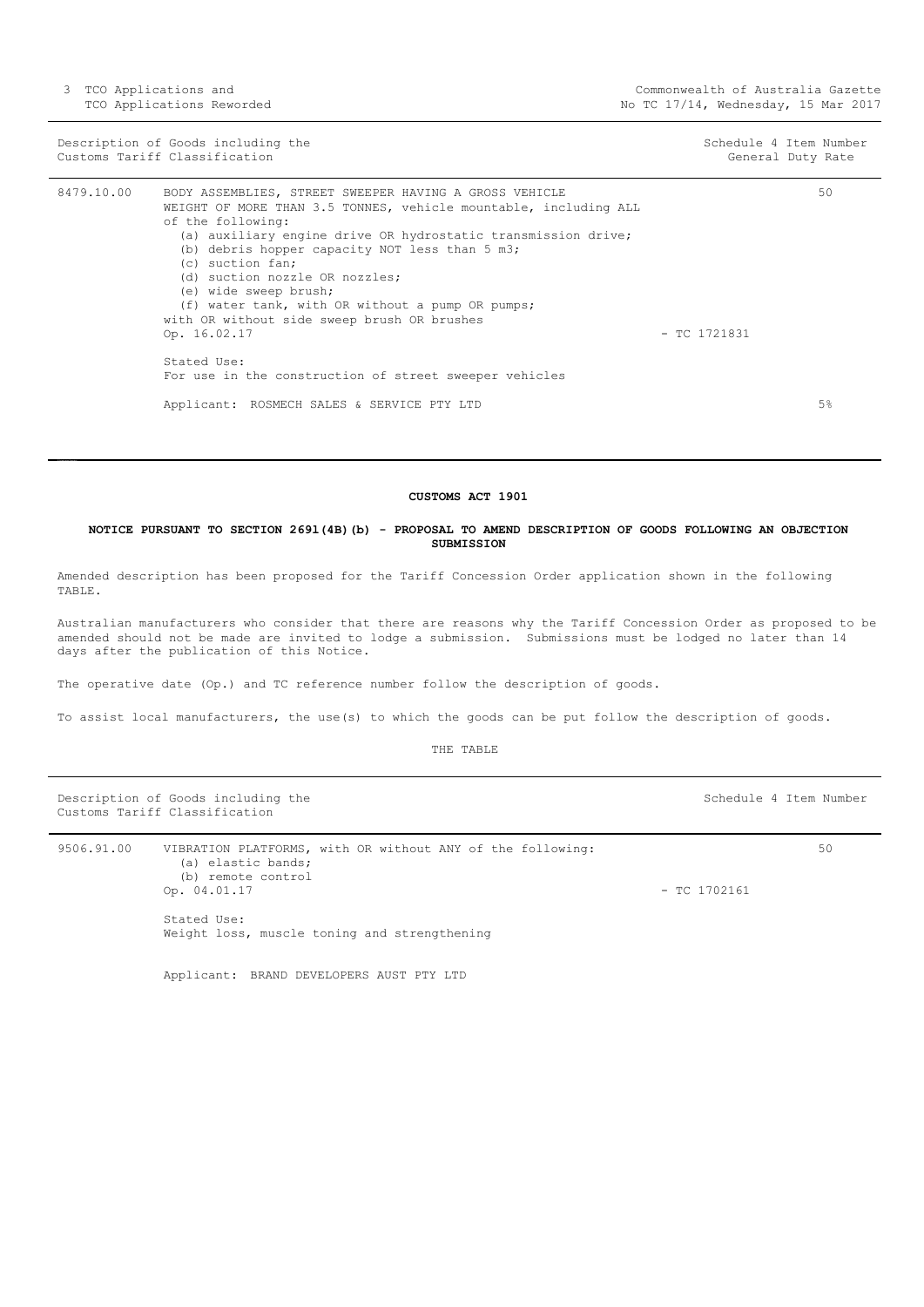#### **CUSTOMS ACT 1901 - NOTICE PURSUANT TO SECTION 269R(1) - TARIFF CONCESSION ORDERS MADE**

<span id="page-3-0"></span>Tariff Concession Order has been made for the goods described in the following TABLE.

The operative date (Op.) and TC reference No. follow the description of goods. Local manufacturers of substitutable goods may request the revocation of TCOs at any time.

THE TABLE

Description of Goods including the Schedule 4 Item Number (Schedule 4 Item Number Customs Tariff Classification

| 8428.90.00 | LOADING TABLES, programmable logic controlled, having ALL of the |                    | 50             |
|------------|------------------------------------------------------------------|--------------------|----------------|
|            | following:                                                       |                    |                |
|            | (a) chain conveyor;                                              |                    |                |
|            | (b) AC Motors;                                                   |                    |                |
|            | (c) frequency converters;                                        |                    |                |
|            | (d) hydraulically operated stops                                 |                    |                |
|            | Op. 08.11.16                                                     | Dec. date 10.03.17 | $-$ TC 1667054 |
|            |                                                                  |                    |                |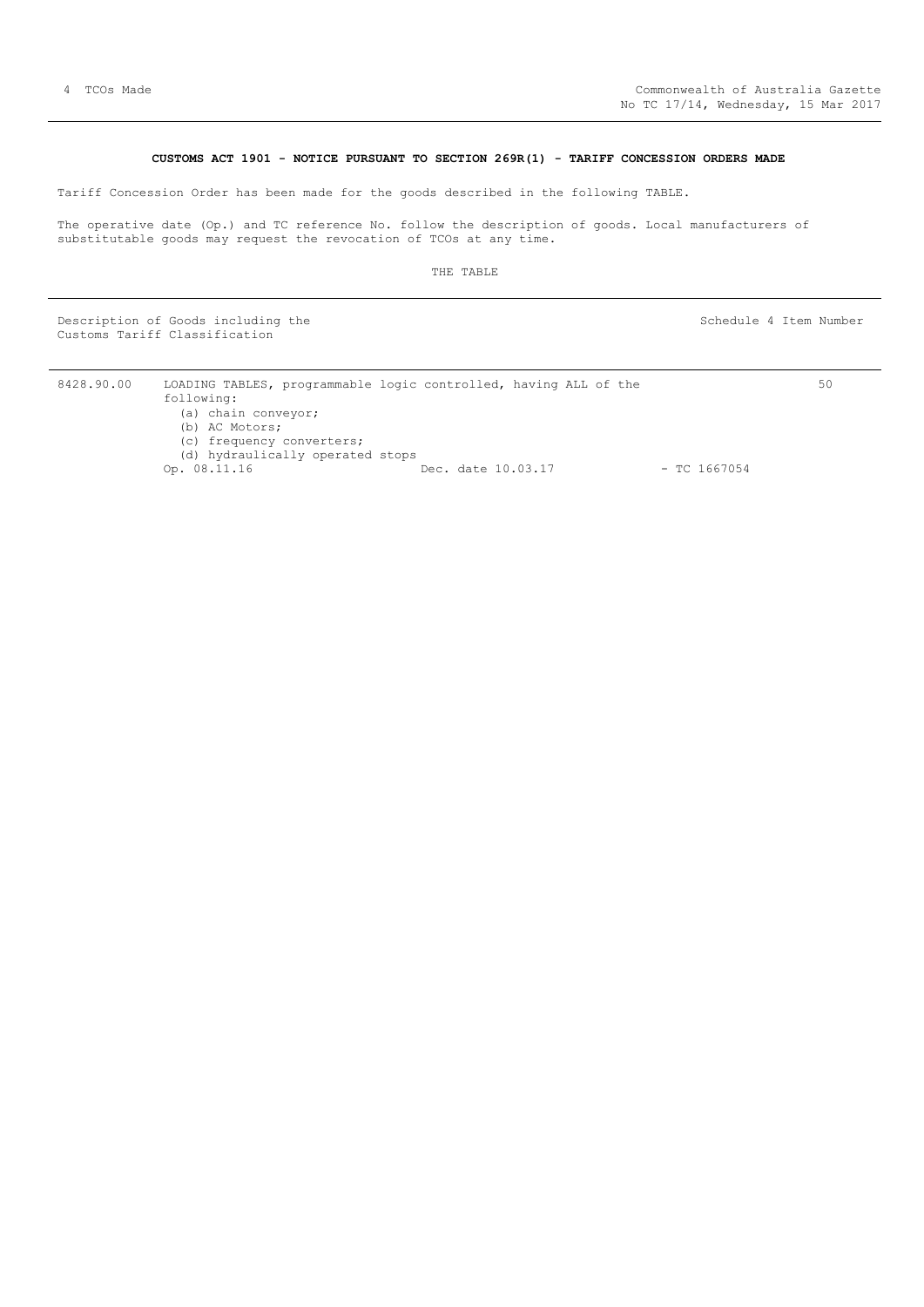#### **CUSTOMS ACT 1901**

#### **INTENTION TO REVOKE TARIFF A TARIFF CONCESSION ORDER**

<span id="page-4-0"></span>The Comptroller-General of Customs intends to revoke the Tariff Concession Order (TCO) for the goods described in the following TABLE in accordance with s.269SD(1AA) with effect from 15 February 2017.

On 15 March 2017, the Comptroller-General of Customs' delegate formed the belief in respect of this TCO, that if the TCO was not in force on that day, and an application for the TCO was made on that day, the Comptroller-General of Customs would not have made the TCO. This is because the Comptroller General of Customs is aware that local manufacturers exist in Australia producing substitutable goods in the ordinary course of business.

Interested parties who might be affected by this revocation are invited to provide, by close of business Wednesday 12 April 2017, a written submission concerning the proposed revocation.

For further enquiries email [tarcon@border.gov.au,](mailto:tarcon@border.gov.au) or telephone 02 6229 3559.

THE TABLE

Description of Goods including the Schedule 4 Item Number Customs Tariff Classification

 $50$ 

| 8403.10.00 | BOILERS, HOT WATER, BIOMASS SOLID FUEL, programmable logic<br>controlled, including ALL of the following:<br>(a) conveyors;<br>$(b)$ furnace;<br>$(c)$ fans;<br>(d) ash auger;<br>(e) emissions controller; |            |
|------------|-------------------------------------------------------------------------------------------------------------------------------------------------------------------------------------------------------------|------------|
|            | (f) fire tube boiler                                                                                                                                                                                        |            |
|            | Op. 28.09.16                                                                                                                                                                                                | TC 1655744 |
|            | Stated use: Produce hot water for heating and treatment purposes<br>in industries such as abattoirs and greenhouses                                                                                         |            |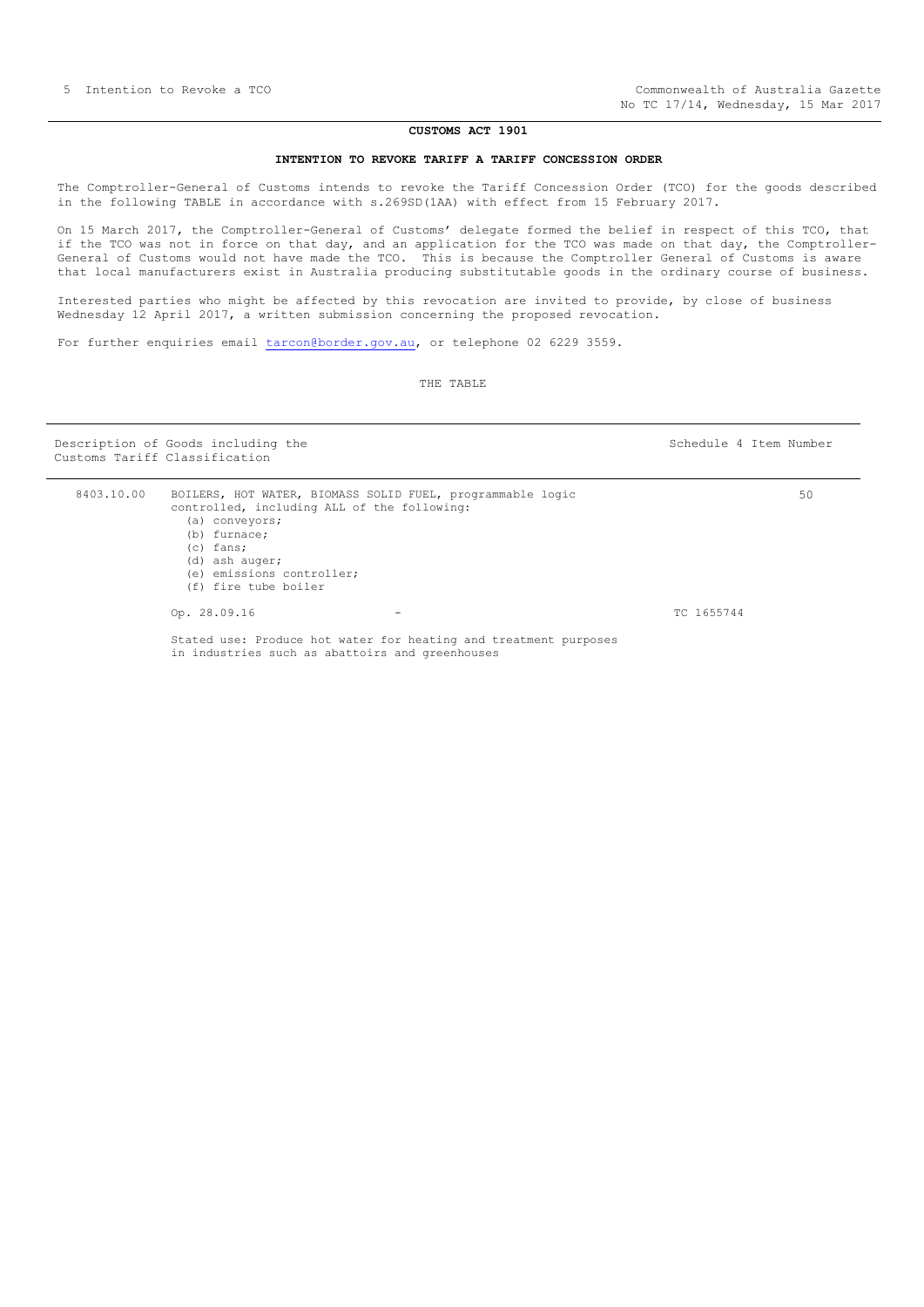No TC 17/14, Wednesday, 15 Mar 2017

#### **TARIFF CONCESSION ORDERS (TCOs) NOT USED IN THE PREVIOUS 2 YEARS**

<span id="page-5-0"></span>The Comptroller-General of Customs is satisfied that the TCOs listed in the table below are no longer required because, in the 2 years preceding the day of this notice, they have not been quoted in an import declaration to secure a concessional rate of duty.

From Thursday, 13 April 2017, it is intended to take action to revoke these Orders under subsection 269SD (1A) of the Customs Act 1901. In accordance with subsection 269SG (2) of the Customs Act 1901, in transit provisions shall apply. If revoked, the expected date of effect will be 12 April 2017.

Interested parties are invited to provide, by close of business, Wednesday 12 April 2017, written reasons why an Order should NOT be revoked.

Please advise if any of the Orders listed below have been quoted on an import declaration.

If a request is made to retain an Order used for the granting of a Determination, please specify the Determination and the linked Item number to enable mapping to the Order and its scope.

#### THE TABLE

Tariff Classification Description Concession Number

| 7216.50.00 | 5 <sub>m</sub>                                                                                                                                                                                                     | BARS, MILD STEEL, being wheel rim profiles, length NOT less than   |                |
|------------|--------------------------------------------------------------------------------------------------------------------------------------------------------------------------------------------------------------------|--------------------------------------------------------------------|----------------|
|            | Op. 19.12.05                                                                                                                                                                                                       | Dec. date 10.03.06                                                 | - TC 0516804   |
| 7304.31.00 | WELD TEST RINGS, complying with DNV-OS-F101                                                                                                                                                                        |                                                                    |                |
|            | Op. 08.12.05                                                                                                                                                                                                       | Dec. date 03.03.06                                                 | - TC 0516769   |
| 7304.41.00 | WELD TEST RINGS, complying with DNV-OS-F101                                                                                                                                                                        |                                                                    |                |
|            | Op. 08.12.05                                                                                                                                                                                                       | Dec. date 03.03.06                                                 | - TC 0516767   |
| 7304.49.00 | WELD TEST RINGS, complying with DNV-OS-F101                                                                                                                                                                        |                                                                    |                |
|            | Op. 08.12.05                                                                                                                                                                                                       | Dec. date 03.03.06                                                 | $-$ TC 0516766 |
| 7304.51.00 | WELD TEST RINGS, complying with DNV-OS-F101                                                                                                                                                                        |                                                                    |                |
|            | Op. 08.12.05                                                                                                                                                                                                       | Dec. date 03.03.06 - TC 0516770                                    |                |
| 7409.19.00 |                                                                                                                                                                                                                    | TRANSITION JOINTS, BIMETAL, copper and aluminium, explosion bonded |                |
|            | Op. 21.02.05                                                                                                                                                                                                       | Dec. date 06.05.05 - TC 0502282                                    |                |
| 8416.10.00 | following:<br>(a) burner lances;<br>(b) tubes;<br>(c) air blowers;<br>(d) firing injectors;<br>(e) fuel distributor and igniters;<br>(f) start-up burners;<br>(q) gauges and/or valves;<br>(h) hydraulic actuators | VERTICAL LANCE ROOF BURNERS, LIME KILN, comprising ALL of the      |                |
|            | Op. 03.08.05                                                                                                                                                                                                       | Dec. date 14.10.05 - TC 0510199                                    |                |
| 8417.90.00 | following:<br>(a) compensator cover plates;<br>(b) intermediate pieces                                                                                                                                             | PARTS, WALKING BEAM FURNACE RECUPERATOR, being EITHER of the       |                |
|            | Op. $20.04.05$                                                                                                                                                                                                     | Dec. date 02.09.05                                                 | $-$ TC 0504564 |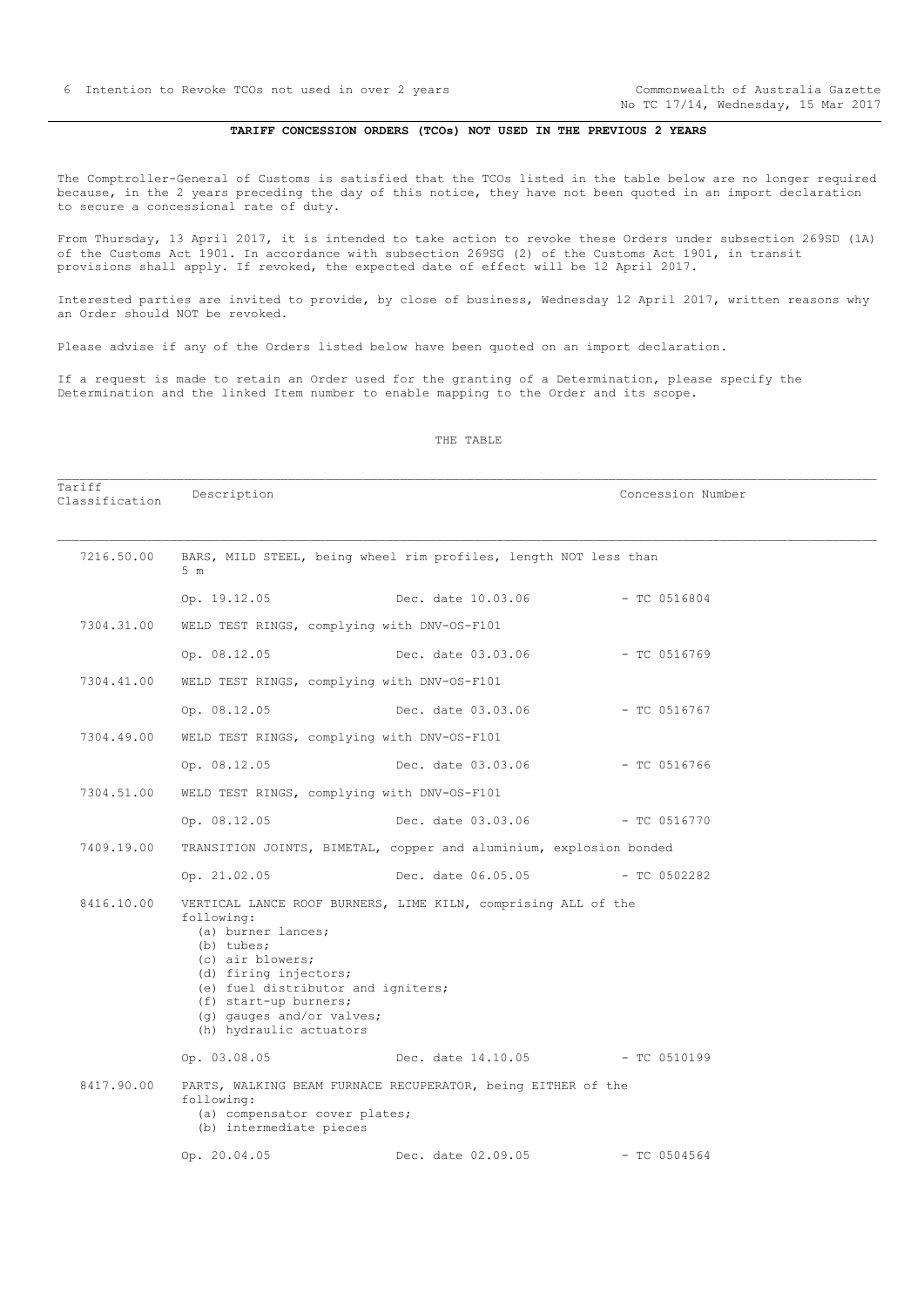Tariff Tariffication Description **Description** Description **Concession** Number 8417.90.00 ROLLER TABLES, WALKING BEAM FURNACE Op. 02.08.05 Dec. date 07.10.05 - TC 0510201 8417.90.00 PARTS, WALKING BEAM FURNACE, being ANY of the following: (a) calipers; (b) discs: (c) jaws; (d) charger and discharger pinions; (e) couplings; (f) fork joints; (g) thread plates; (h) sensor and switch supports Op. 25.11.05 Dec. date 13.02.06 - TC 0516648 8417.90.00 PARTS, WALKING BEAM FURNACE, being ANY of the following: (a) supports; (b) frames; (c) spacers; (d) rails; (e) flags; (f) coupling toolflexes; (g) oscillating boxes; (h) shaft ends Op. 25.11.05 Dec. date 13.02.06 - TC 0516649 8417.90.00 PARTS, WALKING BEAM FURNACE, being ANY of the following: (a) scale scrapers; (b) cells and laser supports; (c) camera supports; (d) air dampers Op. 08.12.05 Dec. date 13.02.06 - TC 0516760 8419.50.90 WATER HEATERS, WASTE HEAT, REGENERATIVE OXIDIZER, PAINT LINE Op. 19.12.05 Dec. date 17.03.06 - TC 0516810 8438.20.00 SLAB FORMERS, CONFECTIONERY, water tempered, plc, comprising ALL of the following: (a) cantilever construction; (b) slab width NOT greater than 790 mm; (c) slab height NOT less than 8 mm and NOT greater than 25 mm; (d) feeding belts; (e) strand nozzles Op. 14.11.05 Dec. date 30.01.06 - TC 0515969 8438.50.00 POULTRY WHOLE LEG DEBONING LINES, comprising ALL of the following: (a) tendon incisors; (b) leg skinners; (c) drumstick meat harvesters; (e) thighbone removers; (f) leg deboners Op. 08.12.05 Dec. date 03.03.06 - TC 0516763 8474.39.00 MIXING AND BATCHING LINE, DRY, plc, having ALL of the following: (a) product dosers; (b) vibrating check screens and/or weighers; (c) fluid bed dryers; (d) elevators and conveyors; (e) batched material mixers; (f) rotary baggers; (g) bag feeders; (h) palletisers; (i) shrink wrappers Op. 08.08.05 Dec. date 21.10.05 - TC 0510476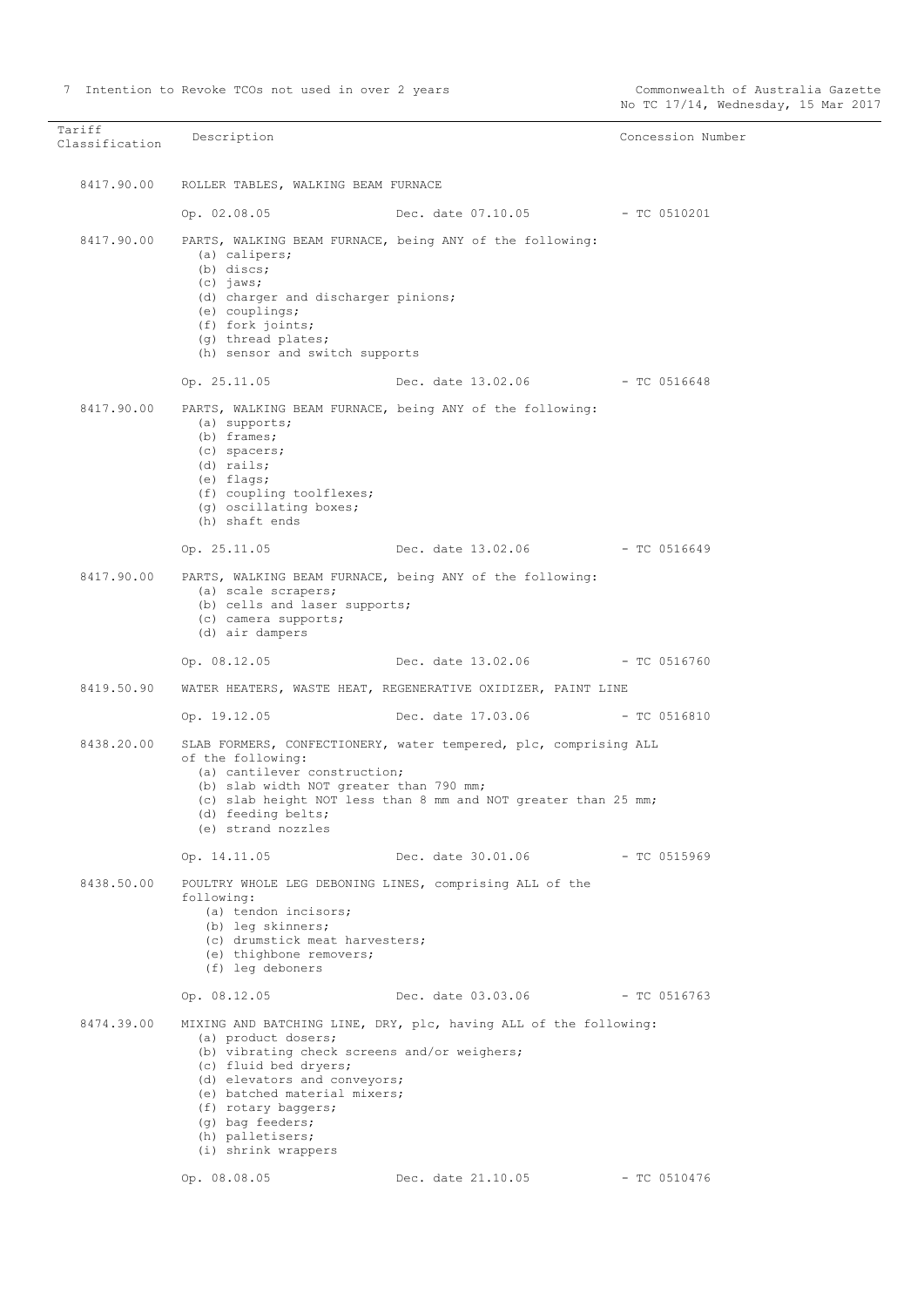| Tariff<br>Classification | Description                                                                                                             |                                                                            | Concession Number |
|--------------------------|-------------------------------------------------------------------------------------------------------------------------|----------------------------------------------------------------------------|-------------------|
| 8479.89.90               | (a) accumulator:<br>(b) outside roll diameter NOT greater than 2 m;<br>(c) split roll capacity                          | WINDERS, EXTRUDED SEMI-RIGID SHEET, having ALL of the following:           |                   |
|                          | Op. 15.11.05                                                                                                            | Dec. date 30.01.06 - TC 0516025                                            |                   |
| 8479.89.90               | the following:<br>(a) polymerization ovens;<br>(b) tube accumulators                                                    | COLLAPSIBLE ALUMINIUM TUBE PRODUCTION LINE, comprising BOTH of             |                   |
|                          | Op. 08.12.05                                                                                                            | Dec. date $03.03.06$ - TC 0516762                                          |                   |
| 8481.80.90               | <b>FURNACE</b>                                                                                                          | PROPORTIONAL THROTTLES, HYDRAULIC RECIRCULATOR, WALKING BEAM               |                   |
|                          | Op. 09.12.05                                                                                                            | Dec. date 03.03.06 - TC 0516782                                            |                   |
|                          | (a) outside diameter greater than 550 mm;<br>(b) length greater than 1 480 mm;<br>(c) carburized, hardened and tempered | 8483.40.90 PINIONS, STEEL STRIP ROLLING MILL, having ALL of the following: |                   |
|                          | Op. 23.02.05                                                                                                            | Dec. date 06.05.05                                                         | $-$ TC 0502546    |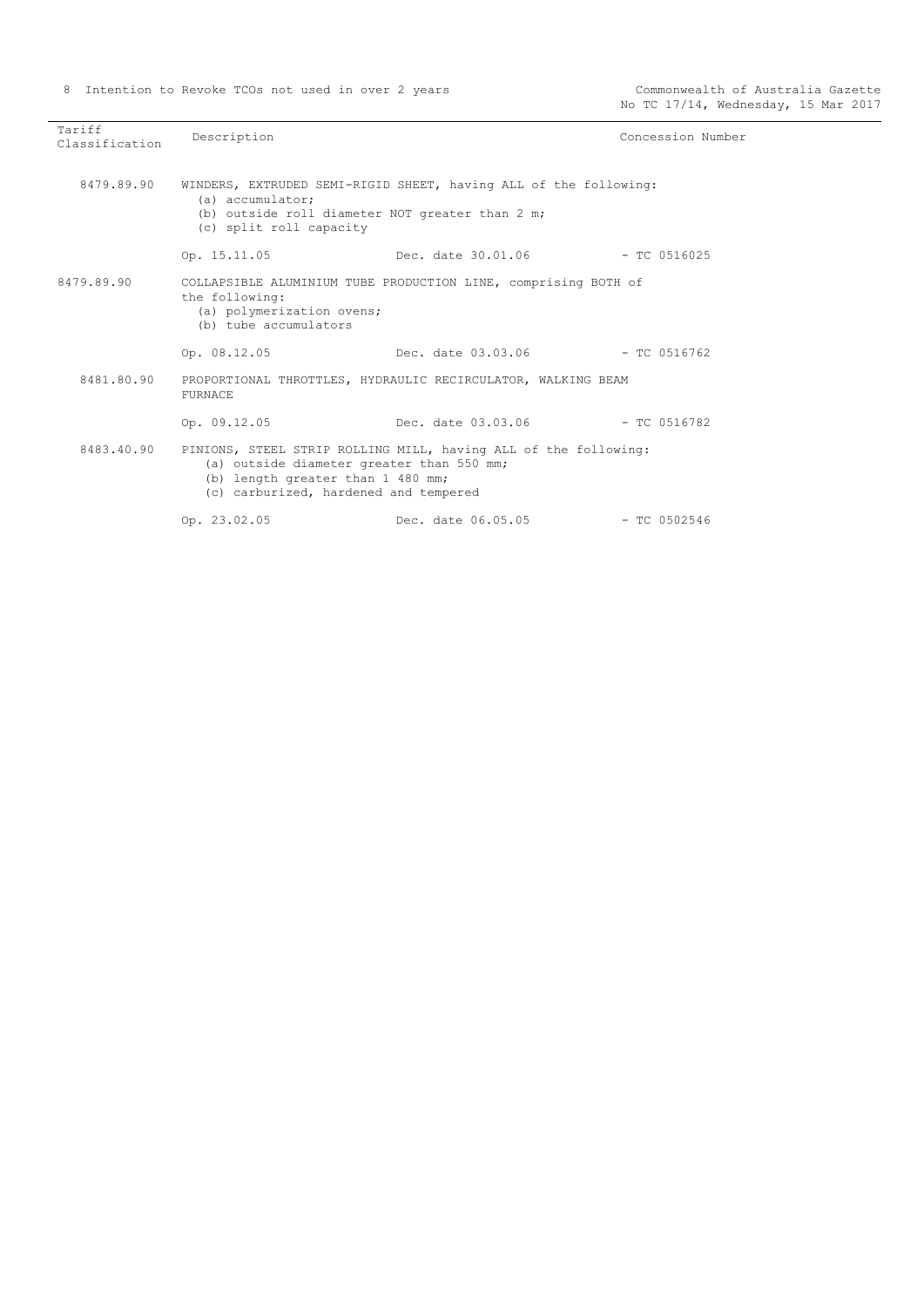#### **CUSTOMS ACT 1901**

#### <span id="page-8-0"></span>**NOTICE PURSUANT TO SECTION 269SE(2) - TARIFF CONCESSION ORDER REVOCATION AT THE INITIATIVE OF THE COMPTROLLER-GENERAL OF CUSTOMS**

The Tariff Concession Orders listed in THE TABLE below have has not been used for at least 2 years and have been revoked under Section 269SD(1A). In transit provisions apply.

The intention to revoke these orders was notified in Gazette TC 17/09 dated 8 February 2017.

Contact: [tarcon@border.gov.au.](mailto:tarcon@border.gov.au)

THE TABLE

|            | Description of Goods including the<br>Customs Tariff Classification                                                                                                                        |                                                                                        |                | Schedule 4 Item Number<br>Last Date of Effect |
|------------|--------------------------------------------------------------------------------------------------------------------------------------------------------------------------------------------|----------------------------------------------------------------------------------------|----------------|-----------------------------------------------|
| 8208.30    | SCRAPERS, being the working tool for hog de-hairing machines<br>Op. 24.11.89                                                                                                               | Dec. date 26.07.90                                                                     | $-$ TC 9000153 | 50<br>08.03.17                                |
|            | 2 Years non use. In transit provisions apply                                                                                                                                               |                                                                                        |                |                                               |
| 8208.90    | KNIVES OR CUTTING BLADES, non-circular, portable electric cloth<br>cutting machine<br>Op. 12.02.88                                                                                         | Dec. date $29.09.88$ - TC 8801545                                                      |                | 50<br>08.03.17                                |
|            | 2 Years non use. In transit provisions apply                                                                                                                                               |                                                                                        |                |                                               |
| 8704.10.00 | TRUCKS, REAR DUMP, RIGID FRAME, OFF HIGHWAY, having ALL of the<br>following:<br>(a) payload capacity NOT less than 60 tonne;<br>(b) front and rear axle steering;<br>(c) 4 x 6 wheel drive |                                                                                        |                | 50<br>08.03.17                                |
|            | Op. 11.01.05                                                                                                                                                                               | Dec. date 11.03.05                                                                     | $-TC0500318$   |                                               |
|            | 2 Years non use. In transit provisions apply                                                                                                                                               |                                                                                        |                |                                               |
| 8704.23.00 | bogies, each wheel bogie having independent steering and a<br>maximum load capacity greater than 16 500 kg<br>Op. 31.10.05                                                                 | TRAILERS, PLATFORM, self propelled, having NOT less than 8 wheel<br>Dec. date 24.01.06 | $-$ TC 0515070 | 50<br>08.03.17                                |
|            | 2 Years non use. In transit provisions apply                                                                                                                                               |                                                                                        |                |                                               |
| 8712.00.00 | CYCLES, pedal driven, comprising ALL of the following:<br>(a) single rear wheel;<br>(b) bicycle type frame;<br>(c) four front wheels each with a diameter NOT greater than<br>$160$ mm     |                                                                                        |                | 50<br>08.03.17                                |
|            | Op. 21.11.05                                                                                                                                                                               | Dec. date 13.02.06                                                                     | $-$ TC 0516516 |                                               |
|            | 2 Years non use. In transit provisions apply                                                                                                                                               |                                                                                        |                |                                               |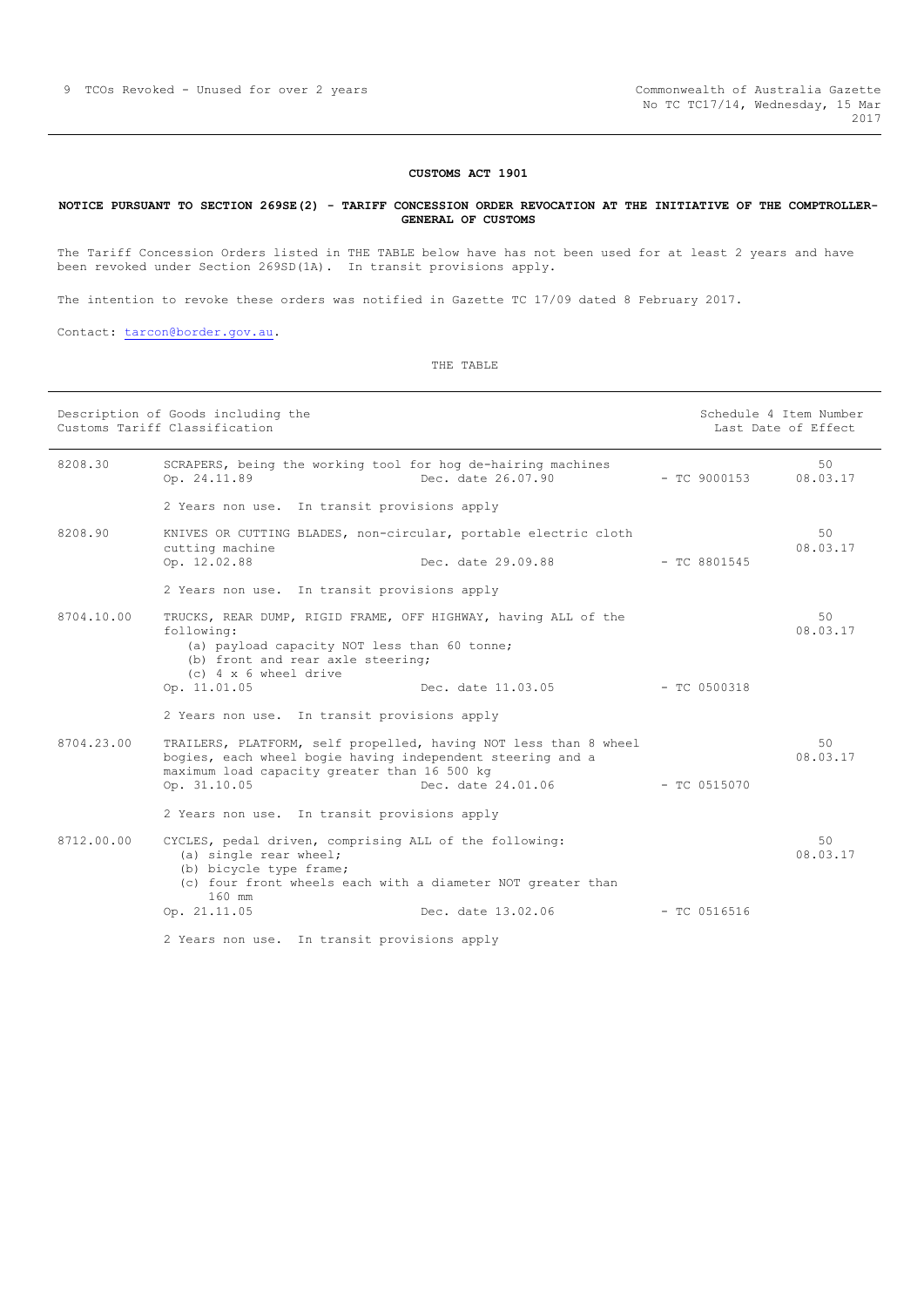#### **CUSTOMS ACT 1901**

#### <span id="page-9-0"></span>**TARIFF CONCESSION ORDER REVOCATION AT THE INITIATIVE OF THE INITIATIVE OF THE COMPTROLLER-GENERAL OF CUSTOMS**

The Tariff Concession Order listed in THE TABLE below has been revoked.

|                                                                                                                                                                                                                                                                                                                                                                                                                                                        | 50<br>07.02.17<br>$-$ TC 0506577                                                                                                                                                                                         |
|--------------------------------------------------------------------------------------------------------------------------------------------------------------------------------------------------------------------------------------------------------------------------------------------------------------------------------------------------------------------------------------------------------------------------------------------------------|--------------------------------------------------------------------------------------------------------------------------------------------------------------------------------------------------------------------------|
|                                                                                                                                                                                                                                                                                                                                                                                                                                                        |                                                                                                                                                                                                                          |
| (a) baskets;<br>(b) connectors;<br>$(c)$ doors;<br>(d) egg flats;<br>(e) fluff rooms;<br>$(f)$ frames;<br>(q) fumigation rooms;<br>(h) hatchers;<br>(i) humidifiers;<br>$(i)$ incubators;<br>(k) mixers;<br>$(l)$ nozzles;<br>$(m)$ panels;<br>(n) profiles;<br>$(o)$ racks;<br>(p) radiators;<br>$(q)$ rails;<br>$(r)$ scanners;<br>$(s)$ sensors;<br>(t) setters;<br>(u) sprayers;<br>$(v)$ trays;<br>(w) trolleys;<br>$(x)$ turners<br>Op. 01.06.05 | PARTS, HATCHERY AUTOMATION LINE, being ANY of the following:<br>Dec. date 21.10.05<br>TCO revoked following Comptroller-General's intention to revoke<br>notice in Tariff Concession Gazette TC 17/09 of 8 February 2017 |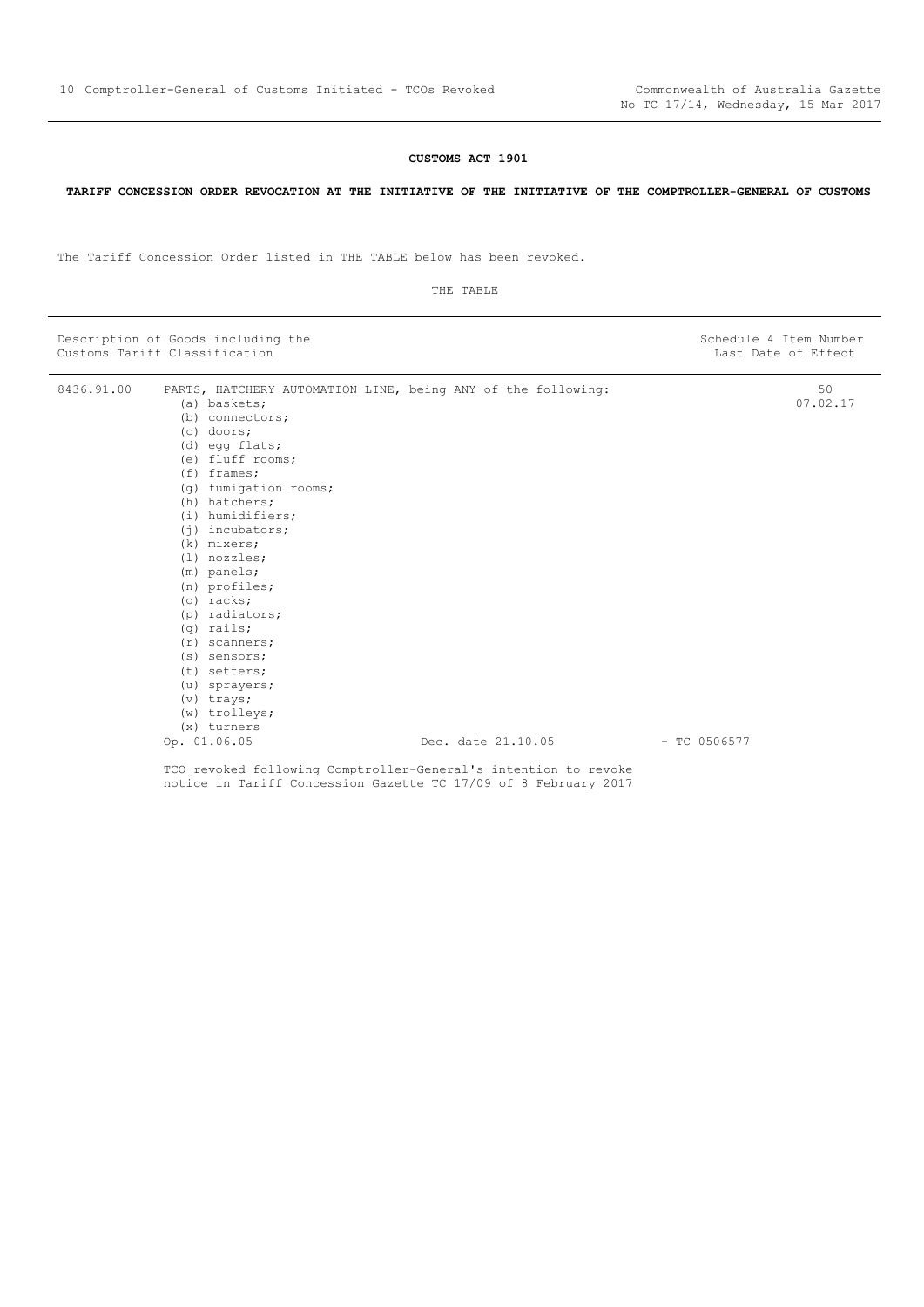#### **IMMIGRATION AND BORDER PROTECTION**

#### <span id="page-10-0"></span>**TARIFF QUOTAS - QUOTA TRANSACTIONS PROCESSED DURING THE PERIOD 07 MARCH 2017 TO 14 MARCH 2017.**

GENERAL INFORMATION

This Gazette contains details of quota transactions processed during the period 07 March 2017 to 14 March 2017 inclusive.

Part 1 contains a Table specifying quota category details.

Part 2, Section A, lists quota holders who received quota allocations via transfer transactions.

Part 2, Section B, lists all adjustments to previous allocations which have been caused by transfer transactions.

NB.- In Section B, transactions represent changes to individual tariff quotas and do not necessarily represent the entire holdings in that category for the quota holder.

- The "AS WAS" and "AS IS" columns indicate the quota levels for that particular tariff quota only at the time of that transaction.
- The amount of the transaction can be deduced by subtracting the "AS WAS" column from the "AS IS" column.

Inquiries concerning any information published within this Gazette should be directed to the Tariff Concession Administration, Australian Border Force, 5 Constitution Avenue, Canberra City, ACT, 2601.

#### **PART 1**

#### **NOTICE OF MAKING A DETERMINATION UNDER PART XVI OF THE CUSTOMS ACT 1901**

In pursuance of Section 273B of the Customs Act 1901, notice is hereby given that a Determination specified in Section A of Part 2 was made in relation to Item 55 in Part III of Schedule 4 to the Customs Tariff Act 1995 and subject to any conditions set out hereunder, that Determination applies to goods that are:

- (1) specified in the Table hereunder;
- (2) classified under a subheading of Schedule 3 to the Customs Tariff Act 1995, specified in Item 55 in Part III of Schedule 4 to the Customs Tariff Act 1995;
- (3) entered for home consumption not earlier than the start date, and not later than the finish date, by the person specified in that Determination, as shown in Part 2; and
- (4) in total, not in excess of such quantity as is specified in that Determination, as shown in Part 2.

In pursuance of Section 273B of the Customs Act 1901, notice is hereby given that a Determination specified in Section B of Part 2 amended a previous Determination by deleting the figures in the column headed "QUANTITY AS WAS" and inserting the figures in the column headed "QUANTITY AS IS".

#### **THE TABLE**

| CATEGORY<br>CODE. | <b>TINTT</b><br>OUANTITY | OUOTA<br>T TEM<br>NUMBER | OUOTA<br>DESCRIPTION |
|-------------------|--------------------------|--------------------------|----------------------|
| 311               | Kilograms                | 61 A                     | Cheese & Curd        |